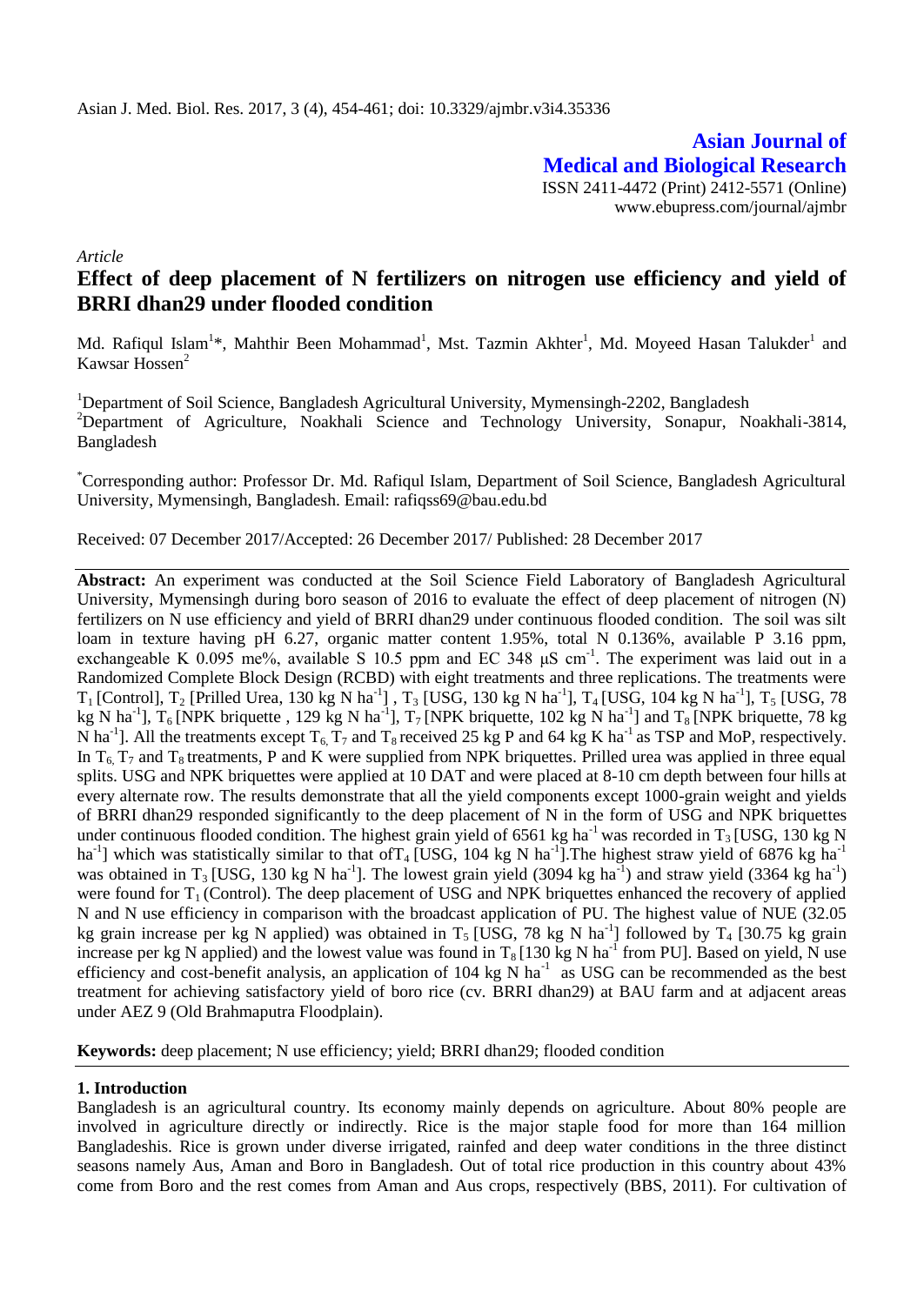rice, farmers of Bangladesh solely depend on urea fertilizer and 50% of the total demand is fulfilled by import which costs a huge amount of foreign currency (BBS, 2008a). Excessive N fertilization is one of the major concerns in sustainable agriculture for its decreased N-utilization efficiency by crops and increased N release to the environment, resulting atmosphere and water systems pollution (Zhu *et al.*, 1997). This applied fertilizer is getting lost to the environment through a number of processes including immobilization, denitrification, volatilization, leaching and fixation resulting low crop yield and reduced efficiency of applied nutrients. The volatilization loss of prilled urea (PU) is very high and farmers lose a huge amount of money for N fertilizer. Therefore, attention must be given to minimize the production cost in a search for increasing crop yield. On the other hand, water shortage during the boro season in Bangladesh is a growing problem due to climatic change and upstream water regulation of the major rivers in Bangladesh. In the wetland rice soils, rice plants take N mainly as ammonium (NH<sub>4</sub><sup>+</sup>), requiring less energy to assimilate into amino acids than nitrate. Ammonia volatilization losses in the flooded soils range from negligible to almost 60% of the applied N (De Datta, 1985; Xing and Zhu, 2000). Deep placement of N fertilizers into the anaerobic soil zone is an effective method to reduce volatilization loss. Again, the deep placement of USG and NPK briquette minimizes the concentration of NH4-N in floodwater compared to broadcast application of PU. Jahan *et al.* (2014) reported that application of USG in combination with poultry manure was more effective in producing higher rice yield and at the same time reduce water pollution. Bhuiyan *et al.* (1998) reported that deep point placement of USG produced significantly higher grain yield of rice than split application of PU. Islam *et al.* (2011) carried out an experiment on the effectiveness of NPK briquette on rice in tidal flooded soil condition. They found that NPK briquettes, USG and PU treated plots produced statistically similar grain yields. They also observed that NPK briquette can save 33 kg N ha<sup>-1</sup> compared to PU. Afroz *et al.* (2013) conducted a field experiment at the Soil Science Field Laboratory of Bangladesh Agricultural University, Mymensingh during Boro season to investigate the effects of PU, USG, and NPK briquettes on growth and yield of BRRI dhan28 and found that USG performed better in increasing grain yield of rice compared to PU. Kapoor *et al.* (2008) reported that broadcast application of N as urea resulted on an average 10 times higher amounts of ammonium N in flood water compared to deep placement of urea briquette and NPK briquette. Although a good number of researches has already been carried out in Bangladesh and abroad generating good data on N management and N use efficiency in rice but still there is a gap in data on deep placement of N fertilizers for maximizing rice yield and N use efficiency. In this study, the effect of deep placement of N fertilizer on N use efficiency and yield of boro rice under continuous flooding condition were examined. Hence the present study was undertaken with the following objectives: to study the effect of deep placement of N fertilizers on the yield component and yield of BRRI dhan29 and to investigate the effect of deep placement of N fertilizers on the N uses efficiency of BRRI dhan29.

#### **2. Materials and Methods**

#### **2.1. Experimental site and soil**

The experimental site is located at 24.75ºN latitude and 90.5ºE longitude which falls under the AEZ of Old Brahmaputra Floodplain. The experiment was set up in typical rice growing silt loam soil at the Soil Science Field laboratory, Bangladesh Agricultural University, Mymensingh during boro season of 2016. The soil was silt loam in texture having pH 6.27, organic matter content 1.95%, total N 0.14%, available P 3.16 ppm, exchangeable K 0.09 me% and available S 10.5 ppm. The experimental area has sub-tropical climate which is characterized by adequate rainfall associated with moderately low temperature during aman season.

#### **2.2. Treatments**

There were altogether eight different treatment combinations which include:  $T_1$ : Control,  $T_2$ : PU, 130 kg N ha-<sup>1</sup>,  $T_3$ : USG (100%) = 130 kg N ha<sup>-1</sup> (one 2.7 g + one 1.8 g briquette),  $T_4$ : USG (80%) = 104 kg N ha<sup>-1</sup> (two1.8g briquette),  $T_5$ : USG (60%) = 78 kg N ha<sup>-1</sup> (one 2.7 g briquette),  $T_6$ : NPK (100%) = 129 kg N ha<sup>-1</sup> (two 2.4 g + one 3.4g briquette),  $T_7$ : NPK (80%)=102 kg N ha<sup>-1</sup> (two 3.4g briquette),  $T_8$ : NPK (60%)=78 kg N ha<sup>-1</sup> (two 2.4g briquette)

#### **2.3. Layout of the experiment**

The experiment was laid out in a randomized complete block design (RCBD), where the experimental area was divided into 3 blocks representing three replications to reduce the heterogenic effects of soil. There were 8 different treatment combinations. Each block was subdivided into 8 plots and the treatments were randomly distributed to the unit plots in each block. Thus the total number of unit plot was 24. The size of each plot was 4 m x 5 m and plots were separated from each other by ails (30 cm). There was 1 m drain between the blocks that separated the blocks from each other.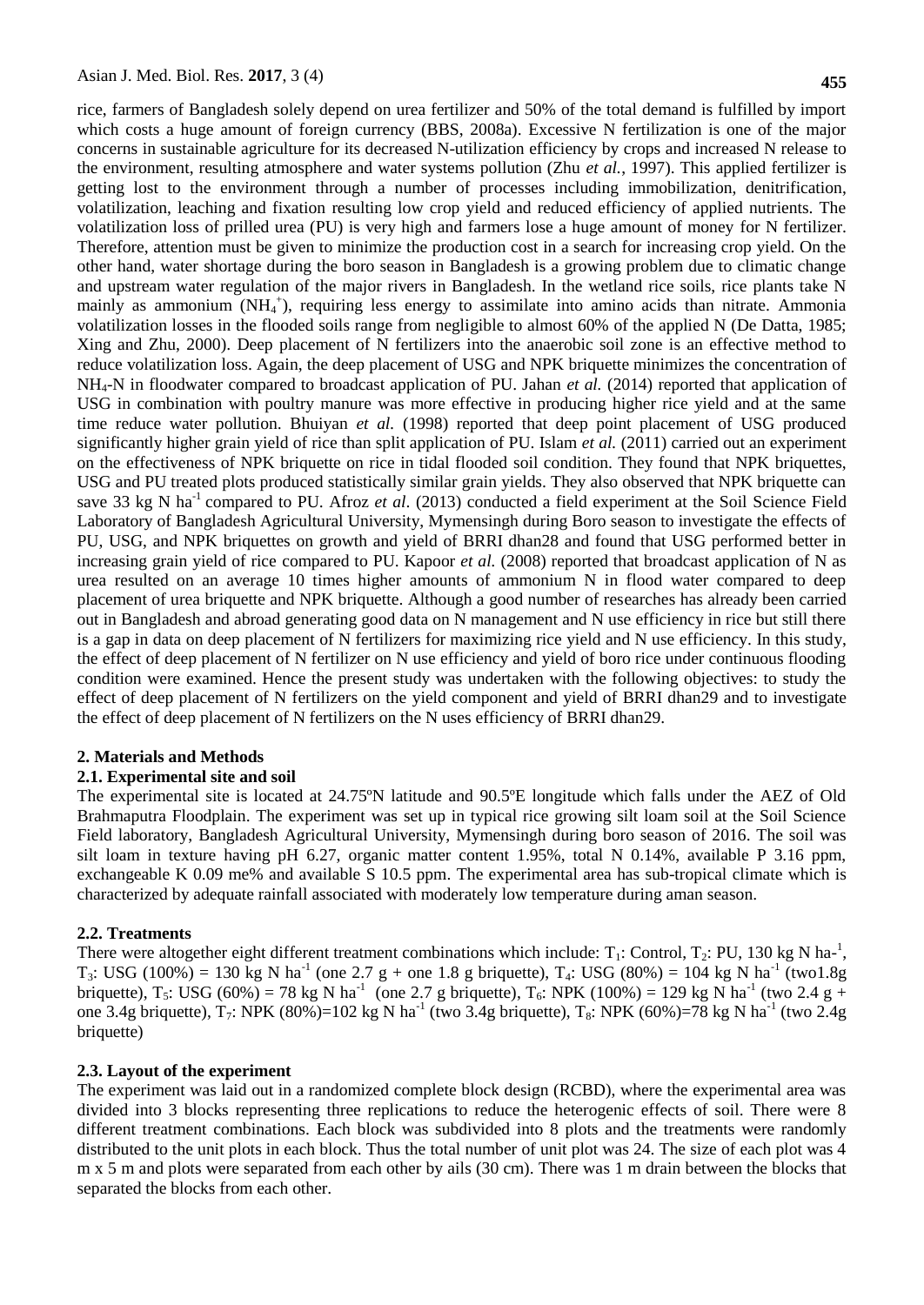## **2.4. Land preparation**

The land was prepared by ploughing and cross ploughing with power tiller followed by country plough. Then the land was laddered with traditional tools. All kinds of weeds and stubbles were removed from the field before final ploughing and levelling. Then the land was laddered with traditional tools. After puddling, the plots were made according to the design by making ails around each plot.

## **2.5. Application of fertilizers**

The fertilizers were applied as per treatment. All the treatments except  $T_6$ ,  $T_7$  and  $T_8$ received 25 kg P, 64 kg K and 20 kg S/ha as TSP, MoP and Gypsum respectively. In  $T_6$ ,  $T_7$  and  $T_8$  treatments, P and K were supplied from NPKbriquettes. Prilled urea was applied in three splits. The first dose of PU was applied at 10 days after transplanting (DAT), the second dose was added as top dressing at 35 DAT (active tillering stage) and the third dose was top-dressed at 55 DAT (panicle initiation stage). USG and NPK briquettes were applied on 10 DAT and the briquettes were placed at 8-10 cm depth between four hills at alternate rows. Before application of N fertilizers, the water in the rice plots was drained out.

## **2.6. Transplanting of seedling**

Seedlings were carefully uprooted from seedling nursery bed and transplanted in the plots on 2 February, 2016 maintaining a spacing of  $20 \text{ cm} \times 20 \text{ cm}$ .

## **2.7. Intercultural operations**

Intercultural operations were done as and when necessary for ensuring and maintaining the favourable environment for normal growth and development of crop. Irrigation was provided to the plots from deep tube well to maintain continuous flooding condition during the growing period of the crop. The experimental plots were infested with some obnoxious weeds, which were controlled by uprooting and removing as many as three times from the field.

## **2.8. Harvesting, threshing and weighing**

The crop was harvested at maturity. From each plot the area of  $4m<sup>2</sup>$ was harvested and the crop bundled separately. The harvested crop was threshed plot wise. Grain and straw yields were recorded and moisture percentage was calculated after sun drying.

## **2.9. Digestion of plant samples for total nitrogen determination**

For the determination of nitrogen, 0.l g of oven dry ground plant sample(both grain and straw separately) was taken in a micro-kjeldahl flask. 1.1 gcatalyst mixture  $(K_2SO_4: CuSO_4: 5H_2O: Se = 100: 10:1$ ), 2 ml 30%  $H_2O_2$ and 3mlH<sub>2</sub>SO<sub>4</sub> were added into the flask. The flask was swirled and allowed to stand for about 30 minutes. Then heating was continued until the digest was clear and colorless. After cooling, the content was taken into a 100 ml volumetric flask and the volume was made up to the mark with distilled water. A reagent blank was prepared in a similar manner. The digest was used for nitrogen determination.

## **2.10. Determination of N from plant samples**

Nitrogen contents in the digests were determined by the similar method as described in case of soil analysis. One gram of oven dry ground sample was taken into micro-kjeldahl flask to which 1.1 g catalyst mixture  $(K_2SO_4: CuSO_4: 5H_2O: Se = 100: 10: 1),$  2ml 30%  $H_2O_2$  and 3 ml  $H_2SO_4$  were added. The flasks were swirled and allowed to stand for about 30 minutes. Then heating (380°C) was continued until the digest was clear and colorless. After cooling, the content was taken into 100 ml volumetric flask and the volume was made up to the mark with distilled water. A reagent blank was prepared in a similar manner. This digest was used for nitrogen determination. After completion of digestion, 40% NaOH was added with the digest for distillation. The evolved ammonia was trapped into  $4\%$  H<sub>3</sub>BO<sub>3</sub> solution and 5drops of mixed indicator of bromocresol green  $(C_{21}H_{14}O_5Br_4S)$  and methyl redsolution. Finally the distillate was titrated with standard 0.01 N H2SO4untilthecolor changed from green to pink (Bremner and Mulvaney, 1982). The amount of N was calculated using the following formula:

% N = 
$$
(T-B) \times N \times 0.014 \times 100
$$
  
S

Where, T = Sample titration value (ml) of standard  $H_2SO_4$ , B = Blank titration value (ml) of standard  $H_2SO_4$ , N = Strength of  $H_2SO_4$ , S= Weight of soil sample in gram.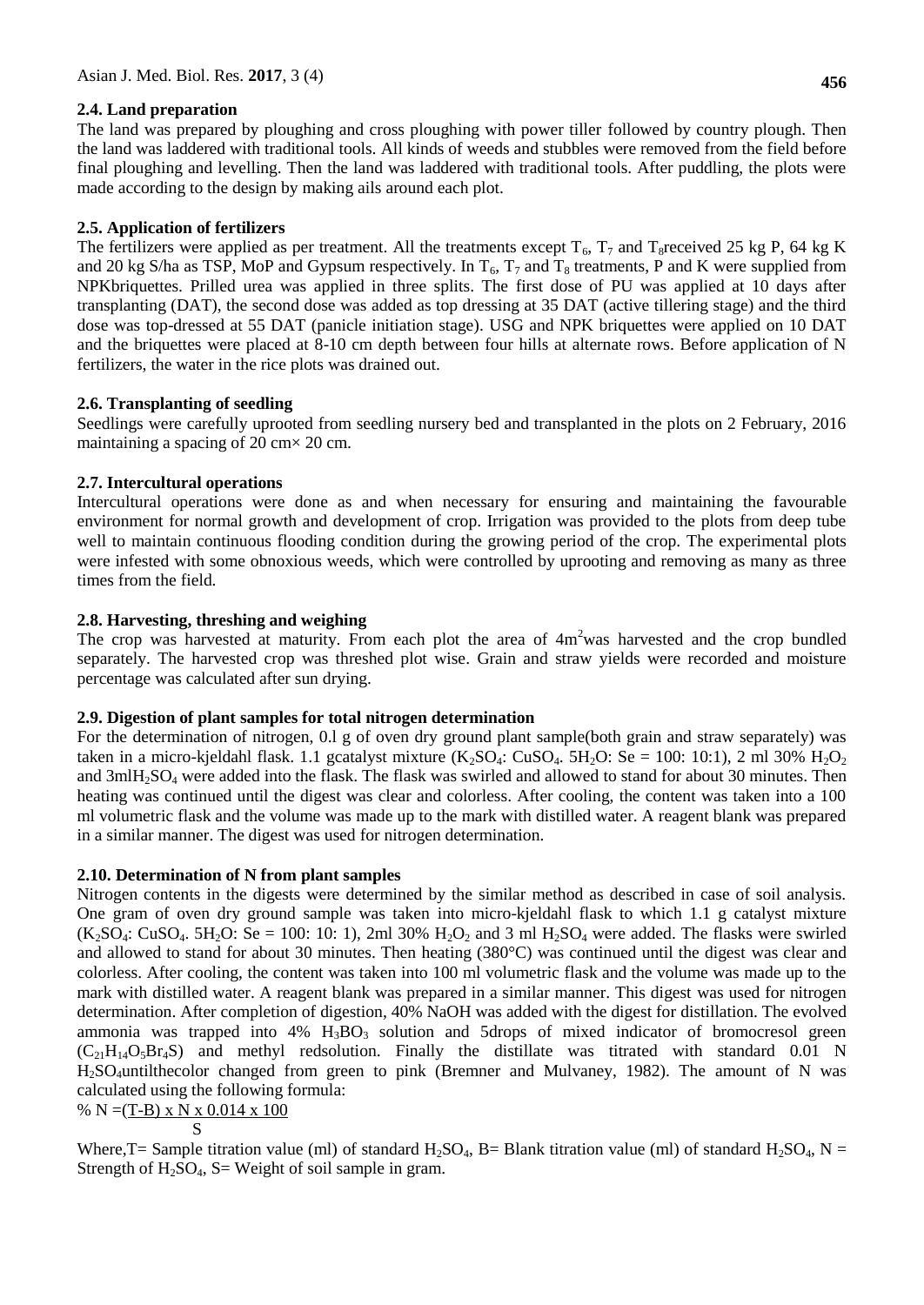## **2.11. Nitrogen uptake**

To calculate N uptake with grain and straw the following equation was used Nitrogen uptake (kg ha<sup>-1</sup>) = (Gy  $\times$  N<sub>Gr</sub>)/ 100 + (Sy  $\times$  N<sub>st</sub>)/100 Where,  $Gy = Grain$  yield (kg ha<sup>-1</sup>), Sy = Straw yield (kg ha<sup>-1</sup>), N<sub>Gr</sub> = N content in grain (%), N<sub>st</sub> = N content in straw (%)

### **2.12. Apparent recovery of applied n fertilizer (ANR)**

ANR is defined as kg of N taken up per kg of fertilizer applied. ANR (kg ha<sup>-1</sup>) = (UN<sub>+N</sub> - UN<sub>0N</sub>)/FN Where,  $UN_{+N}$  is total N uptake (kg ha<sup>-1</sup>) with grain and straw,  $UN_{0N}$  is the N uptake (kg ha<sup>-1</sup>) in control and FN is amount of fertilizer N applied  $(kg ha^{-1})$ 

### **2.13. Nitrogen use efficiency (NUE) of applied N fertilizer**

NUE is defined as kg grain yield increase  $kg^{-1}$  N applied  $NUE = (Gy_{+N} - Gy_{ON})/FN$ Where  $G_{V+N} = G_{\text{train}}$  yield in treatment with N application,  $G_{VON} = G_{\text{train}}$  yield in treatment without N application,  $FN =$  Amount of fertilizer N applied (kg ha<sup>-1</sup>)

### **2.14. Statistical analysis**

The analyses of variance for different crop characters as well as for different nutrient concentrations of the treatments were made and the mean differences were adjudged by Duncan's New Multiple Range Test (DMRT) (Gomez and Gomez, 1984).

#### **3. Results and Discussion**

#### **3.1. Yield attributes of BRRI dhan29**

Plant height of BRRI dhan29 responded significantly due to application of PU, USG and NPK briquettes (Table 1). All the treatments gave significantly higher plant height over the control  $(T_1)$ . Plant height ranged from 62.66 cm to 88.16 cm. The tallest plant of 88.16 cm was found in  $T_3$  [USG, 130 kg N ha<sup>-1</sup>]. Statistically similar plant height was recorded in T<sub>4</sub> [USG, 104 kg N ha<sup>-1</sup>] and T<sub>6</sub> [NPK briquette, 129 kg N ha<sup>-1</sup>] with the value of 82.86 and 82.03 cm respectively. The shortest plant of 62.66 cm was observed in  $T_1$  [control]. A significant variation in the number of effective tillers hill<sup>-1</sup> of BRRI dhan29 was observed due to PU, USG and NPK briquettes application. All the treatments increased the effective tillers hill<sup>-1</sup> significantly over the control  $(T_1)$ . The maximum number of effective tillers hill<sup>-1</sup>(15.00) was found in T<sub>3</sub> [USG, 130 kg N ha<sup>-1</sup>]. Statistically similar effective tillers hill<sup>-1</sup> was recorded in T<sub>2</sub> [PU, 130 kg N ha<sup>-1</sup>], T<sub>4</sub> [USG, 104 kg N ha<sup>-1</sup>] and T<sub>6</sub> [NPK briquette, 129 kg N ha<sup>-1</sup>] with the value of 13.80, 14.10 and 13.96, respectively. The minimum effective tillers hill<sup>-1</sup> of 5.66 was obtained in control. The application of PU, USG and NPK briquette showed a positive effect on panicle length of BRRI dhan29 over control. The largest panicle (23.43 cm) was found in  $T_3$  [USG, 130 kg Nha<sup>-</sup> <sup>1</sup>]. Statistically similar panicle length was found in  $T_2[P\bar{U}, 130 \text{ kg N ha}^{-1}]$ ,  $T_4[USG, 104 \text{ kg N ha}^{-1}]$  and  $T_6[NPK]$ briquette, 129 kg N ha<sup>-1</sup>] with the value of 21.56, 22.03, 21.76 cm, respectively. The smallest panicle (17.66 cm) was observed in  $T_1$  (control). Grains panicle<sup>-1</sup> of BRRI dhan29 was influenced profoundly due to the application of PU, USG and NPK briquettes. The number of grains panicle<sup>-1</sup> varied from 81.33 to 145.00. The highest number of grains panicle<sup>-1</sup> (145.00) was found in T<sub>3</sub> [USG, 130 kg N ha<sup>-1</sup>], which was statistically similar with  $T_2$  [PU, 130 kg Nha<sup>-1</sup>],  $T_4$  [USG, 104 kg N ha<sup>-1</sup>] and  $T_6$  [NPK briquette, 129 kg N ha<sup>-1</sup>] in producing grains panicle<sup>-1</sup> with the value of 133.40, 136.30 and 134.90, respectively. The lowest value of grains panicle<sup>-1</sup> was found in  $T_1$  (control). The 1000-grain weight of BRRI dhan29 varied insignificantly due to application of PU, USG and NPK briquettes. The 1000-grain weight of rice ranged from 20.36 to 24.70g. Although there were some numerical differences in 1000-grain weight among the treatments but the effect of the treatments was not significant.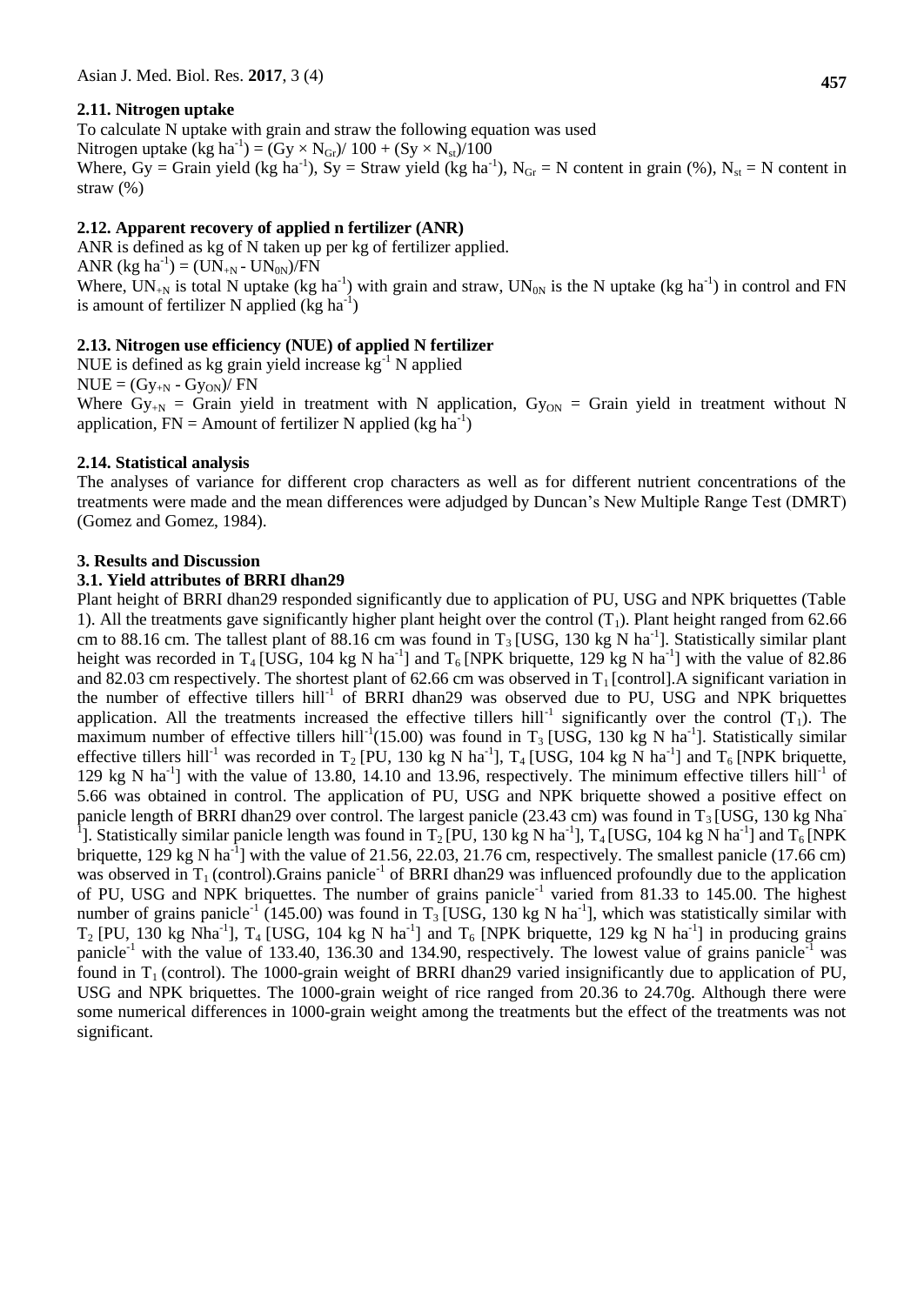|                     |  | Table 1. Effect of deep placement of nitrogen as USG, and NPK briquettes on the yield components of |  |  |  |  |  |  |
|---------------------|--|-----------------------------------------------------------------------------------------------------|--|--|--|--|--|--|
| <b>BRRI</b> dhan29. |  |                                                                                                     |  |  |  |  |  |  |

| <b>Treatments</b>                                 | <b>Plant height</b><br>(cm) | Tillers hill <sup>-1</sup><br>(no.) | <b>Panicle</b><br>length (cm) | Grains panicle<br>$^{\prime}$ (no.) | $1000$ -grain<br>weight $(g)$ |
|---------------------------------------------------|-----------------------------|-------------------------------------|-------------------------------|-------------------------------------|-------------------------------|
| $T_1$ (control)                                   | 62.66 f                     | 5.66 e                              | 19.70c                        | 81.33 d                             | 20.36                         |
| $T_2$ [PU, 130 kg N ha- <sup>1</sup> )]           | 81.13c                      | 13.80 <sub>b</sub>                  | 21.56 b                       | $133.40$ a b                        | 22.70                         |
| $T_3$ [USG, 130 kg N ha <sup>-1</sup> ]           | 88.16 a                     | 15.00a                              | 23.43a                        | 145.00 a                            | 24.70                         |
| $T_4$ [USG, 104 kg N ha <sup>-1</sup> ]           | 82.86 b                     | 14.10 <sub>b</sub>                  | 22.03 <sub>b</sub>            | $136.30$ a b                        | 23.20                         |
| $T_5$ [USG, 78 kg N ha <sup>-1</sup> ]            | 74.60 d                     | 12.66c                              | 19.83c                        | 122.70 b c                          | 20.86                         |
| $T_6$ [NPK briquette, 129 kg N ha <sup>-1</sup> ] | 82.03 b c                   | 13.96 b                             | 21.76 b                       | 134.90 a b                          | 22.96                         |
| $T_7$ [NPK briquette, 102 kg N ha <sup>-1</sup> ] | 73.80 d                     | 12.56c                              | 19.63c                        | 121.33 b c                          | 20.66                         |
| $T_8$ [NPK briquette, 78 kg N ha <sup>-1</sup> ]  | 66.40 e                     | 11.30 d                             | 17.66d                        | 109.26c                             | 20.60                         |
| CV(%)                                             | 1.02                        | 3.10                                | 2.73                          | 7.04                                | 01.61                         |
| $SE(\pm)$                                         | 0.45                        | 0.22                                | 0.33                          | 4.99                                | 0.21                          |

Figures in a column having common letters do not differ significantly at 5% level of significance.

 $CV$  (%) = Coefficient of variation

 $SE(\pm) = Standard$  error of means

### **3.2. Grain yield of BRRI dhan29**

Deep placement of N in the form USG and NPK briquettes showed a positive effect on grain yield of BRRI dhan29 (Table 2). It was found that the grain yield ranged from 3094 to  $6561$  kg ha<sup>-1</sup>. The highest grain yield of 6561 kg ha<sup>-1</sup> was recorded in T<sub>3</sub> [USG, 130 kg N ha<sup>-1</sup>] and the lowest value of 3094 kg ha<sup>-1</sup> was recorded in T<sub>1</sub> (control). The highest grain yield obtained with the treatment  $T_3$  [USG, 130 kg N ha<sup>-1</sup>] was statistically similar toT<sub>4</sub> [USG, 104 kg N ha<sup>-1</sup>] with the value of 6292 kg ha<sup>-1</sup>. The grain yields obtained with the treatments T<sub>2</sub> [PU, 130 kg N ha<sup>-1</sup>],  $T_5$  [USG, 78 kg N ha<sup>-1</sup>],  $T_6$  [NPK briqutte, 129 kg N ha<sup>-1</sup>] were statistically similar. The increase in grain yield over control ranged from 43.77 to 112.06 to where the highest increase was obtained due to  $T_3$ [USG, 130 kg N ha<sup>-1</sup>] and the lowest one was obtained with  $T_8$  [NPK briquette, 78 kg N ha<sup>-1</sup>] as shown in Table 2. The grain yields obtained from different treatments may be ranked in the order of  $T_3$ >  $T_4>T_5>T_6>T_7>T_8>T_2T_1$ . Urea super granule followed by NPK briquettes performed better in increasing grain yield of BRRI dhan29 as compared to PU.

### **3.3. Straw yield of BRRI dhan29**

The straw yield of BRRI dhan29 was also influenced significantly due to the deep placement of USG and NPK briquettes as shown in Table 2. The straw yield obtained from different treatments ranged from 3364 kg ha<sup>-1</sup> to 6876 kg ha<sup>-1</sup>. The highest straw yield of 6876 kg ha<sup>-1</sup> was obtained in T<sub>3</sub> [USG, 130 kg N ha<sup>-1</sup>] and the lowest value of 3364 kg ha<sup>-1</sup> was noted in T<sub>1</sub> (Control). The straw yield produced by the treatment T<sub>3</sub> [USG, 130 kg N ha<sup>-1</sup>] was identical with T<sub>4</sub> [USG, 104 kg N ha<sup>-1</sup>]. The straw yield obtained with the treatments T<sub>2</sub> [PU, 130 kg N ha<sup>-1</sup>],  $T_5$  [USG, 78 kg N ha<sup>-1</sup>] and  $T_6$  [NPK briqutte, 129 kg N ha<sup>-1</sup>] were statistically similar. The treatments may be ranked in the order of  $T_3 > T_4 > T_5 > T_6 > T_2 > T_7 > T_8 > T_1$  in terms of straw yield. Regarding the percent increase of straw yield, maximum straw yield increase (104.40%) was noted in  $T_3$  and the minimum increase (47.06%) was found in  $T_8$  as demonstrated in Table 2.

|                              | Table 2. Effect of deep placement of nitrogen in the form of USG and NPK briquettes on the grain and |  |  |  |  |
|------------------------------|------------------------------------------------------------------------------------------------------|--|--|--|--|
| straw yields of BRRI dhan29. |                                                                                                      |  |  |  |  |

| <b>Treatments</b>                                 | Grain yield<br>$(kg ha-1)$ | Increase over<br>control $(\% )$ | <b>Straw yield</b><br>$(kg ha-1)$ | Increase over<br>control $(\% )$ |
|---------------------------------------------------|----------------------------|----------------------------------|-----------------------------------|----------------------------------|
| $T_1$ (control)                                   | 3094 e                     |                                  | 3364 e                            |                                  |
| $T_2[PU, 130 \text{ kg N} \text{ ha}^{-1}]$       | 5593 b c                   | 80.77                            | 5752 c                            | 70.99                            |
| $T_3$ [USG, 130 kg N ha <sup>-1</sup> ]           | 6561 a                     | 112.06                           | 6876 a                            | 104.40                           |
| $T_4$ [USG, 104 kg N ha <sup>-1</sup> ]           | 6292 a b                   | 103.36                           | 6737 a b                          | 100.27                           |
| $T_5$ [USG, 78 kg N ha <sup>1</sup> ]             | 5704 b c                   | 84.36                            | 6046 b c                          | 79.73                            |
| $T_6$ [NPK briquette, 129 kg N ha <sup>-1</sup> ] | 5573 b c                   | 80.12                            | 6030 b c                          | 79.25                            |
| $T_7$ [NPK briquette, 102 kg N ha <sup>-1</sup> ] | 5161 c d                   | 66.81                            | 5735 c                            | 70.48                            |
| $T_8$ [NPK briquette, 78 kg N ha <sup>-1</sup> ]  | 4439 d                     | 43.47                            | 4947 d                            | 47.06                            |
| CV(%)                                             | 8.11                       |                                  | 7.23                              |                                  |
| $SE(\pm)$                                         | 248                        |                                  | 237                               |                                  |

Figures in a column having common letters do not differ significantly at 5% level of significance.

 $CV$  (%) = Coefficient of variation

 $SE(\pm)$  = Standard error of mean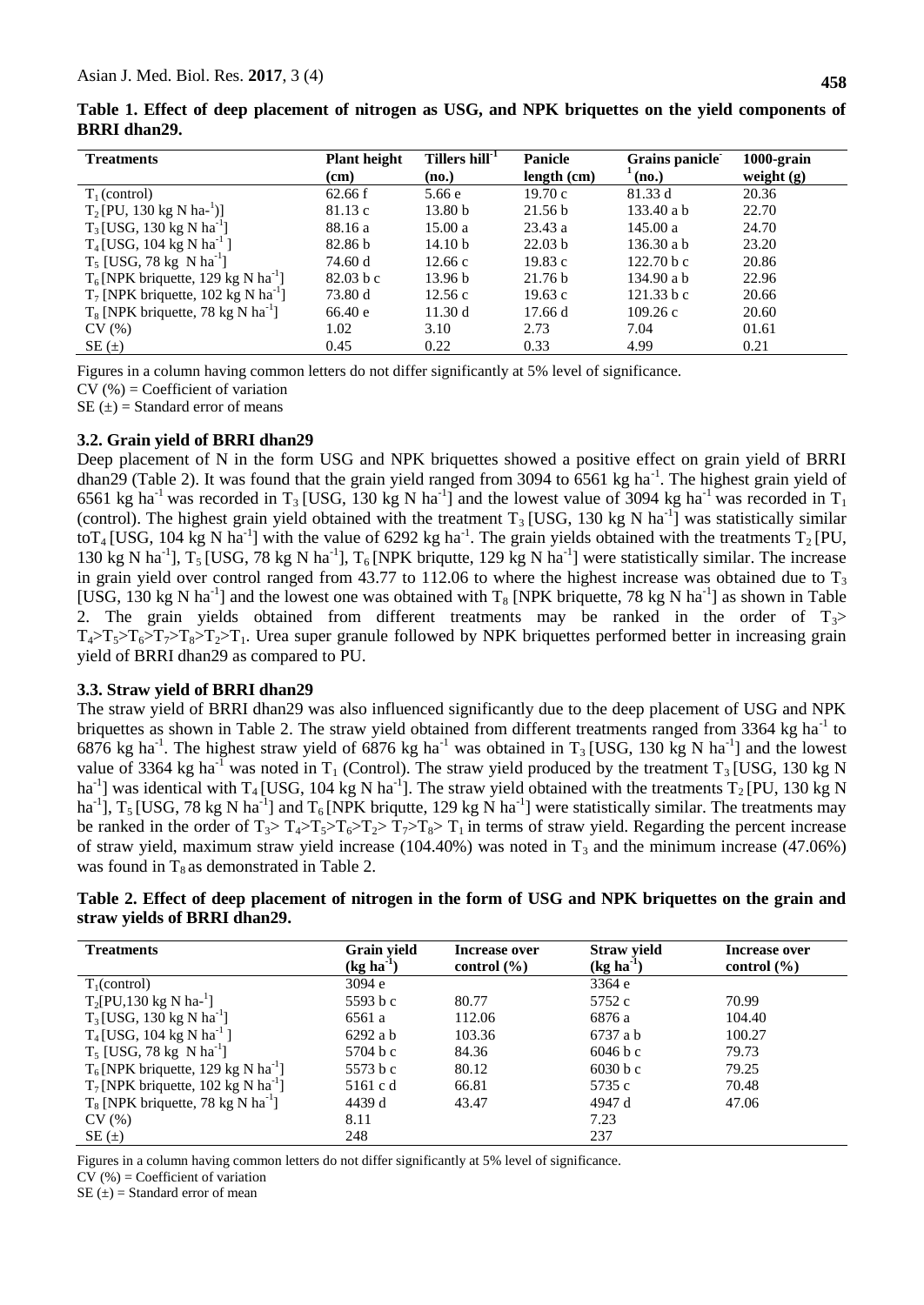#### **3.4. Nitrogen content by BRRI dhan29**

**459**

Application of PU, USG and NPK briquettes showed significant variation in nitrogen content of grain and straw of BRRI dhan29. The grain N content varied from 0.87%to 1.21%. The highest N content of 1.21% was observed in T<sub>3</sub> [USG, 130 kg N ha<sup>-1</sup>] and the lowest N content of 0.87% was noted in T<sub>1</sub> (control) as shown in Table 3. The N content in straw of BRRI dhan29 rice also varied significantly due to different treatments. The application of N fertilizers increased the N content in rice straw markedly in  $T_3$  [USG, 130 kg N ha<sup>-1</sup>]. Deep placement of USG was more efficient in increasing the N content both in grain and straw of BRRI dhan29. The results reveal that the N content in rice grain was higher than that of straw.

#### **3.5. Nitrogen uptake by BRRI dhan29**

The N uptake both by grain and straw of BRRI dhan29 was increased significantly due to application of PU, USG and NPK briquettes. The N uptake by grain ranged from 27.11 kg ha<sup>-1</sup> to 79.41 kg ha<sup>-1</sup> (Table 3). The highest N uptake by grain (79.41 kg ha<sup>-1</sup>) was obtained in  $T_3$  [USG, 130 kg N ha<sup>-1</sup>] and the lowest N uptake by grain (27.11 kg ha<sup>-1</sup>) was found in T<sub>1</sub> (control). On the other hand, the treatments T<sub>2</sub> [PU,130 kg N ha<sup>-1</sup>], T<sub>5</sub> [USG, 78 kg N ha<sup>-1</sup>] and T<sub>6</sub> [NPK briquette, 129 kg N ha<sup>-1</sup>] were statistically similar in their effects on nitrogen uptake by grain. Application of deep placement of USG increased the N uptake in rice grain. The N uptake by straw ranged from 19.27 kg ha<sup>-1</sup> to 49.61 kg ha<sup>-1</sup>. The highest N uptake by straw (49.61 kg ha<sup>-1</sup>) was obtained in  $T_3$  [USG, 130 kg N ha<sup>-1</sup>] and the lowest straw N uptake (19.27 kg ha<sup>-1</sup>) was found in T<sub>1</sub> (control). Straw N uptake by  $T_2$  [PU, 130 kg N ha<sup>-1</sup>],  $T_4$  [USG, 104 kg N ha<sup>-1</sup>],  $T_5$  [USG, 78 kg N ha<sup>-1</sup>] and  $T_6$  [NPK briquette, 129 kg N ha<sup>-1</sup>] were statistically similar in their effects on N uptake by rice straw. The total N uptake was also influenced significantly by different treatments. The highest total N uptake (129.03 kg ha<sup>-1</sup>) was observed in  $T_3$ [USG, 130 kg N ha<sup>-1</sup>] and the lowest value  $(46.39 \text{kg h}^{-1})$  was found in T<sub>1</sub> (control). On the other hand, treatments  $T_2[PU, 130 \text{ kg N ha}^{-1}]$ ,  $T_4[USG, 104 \text{ kg N ha}^{-1}]$ ,  $T_5[USG$  briquette, 78 kg N ha<sup>-1</sup>],  $T_6[NPK$  briquette, 129 kg N ha<sup>-1</sup>] and  $T_7$  [NPK briquette, 102 kg N ha<sup>-1</sup>] gave statistically similar total N uptake. The total N uptake by BRRI dhan29 due to different treatments may be ranked in the order of  $T_{3}T_{4} > T_{6} > T_{5} > T_{7} > T_{2} T_{8}$ ,  $T_{1}$ .

| <b>Treatments</b>                                 | N content $(\% )$ | N uptake $(kg ha-1)$ |         |              |                     |
|---------------------------------------------------|-------------------|----------------------|---------|--------------|---------------------|
|                                                   | Grain             | <b>Straw</b>         | Grain   | <b>Straw</b> | <b>Total</b>        |
| $T_1$ (control)                                   | 0.87f             | 0.57 e               | 27.11 e | 19.27d       | 46.39d              |
| $T_2[PU, 130 \text{ kg N} \text{ ha}^{-1}]$       | 1.02e             | 0.62 <sub>b</sub>    | 57.29c  | 36.03 b      | 93.32 b             |
| $T_3$ [USG, 130 kg N ha <sup>-1</sup> ]           | 1.21a             | 0.72a                | 79.41 a | 49.61a       | 129.03a             |
| $T_4$ [USG, 104 kg N ha <sup>-1</sup> ]           | $1.07$ c d        | 0.56f                | 67.75 b | 38.05 b      | 105.80 <sub>b</sub> |
| $T_5$ [USG, 78 kg N ha <sup>-1</sup> ]            | 1.02e             | 0.57 e               | 58.44 c | 34.94 b      | 93.39 b             |
| $T_6$ [NPK briquette, 129 kg N ha <sup>-1</sup> ] | 1.06d             | 0.59d                | 59.17 c | 35.42 b      | 94.59 b             |
| $T_7$ [NPK briquette, 102 kg N ha <sup>-1</sup> ] | 1.12 <sub>b</sub> | 0.62c                | 58.01 c | 35.33 b      | 93.35 b             |
| $T_8$ [NPK briquette, 78 kg N ha <sup>-1</sup> ]  | 1.08c             | 0.59d                | 48.38 d | 29.38c       | 77.76 c             |
| CV(%)                                             | 1.01              | 0.95                 | 8.48    | 7.76         | 7.91                |
| $SE(\pm)$                                         | 0.01              | 0.001                | 2.79    | 1.56         | 4.19                |

| Table 3. Effect of nitrogen supplied from PU, USG and NPK briquettes on nitrogen content and uptake |  |  |  |  |
|-----------------------------------------------------------------------------------------------------|--|--|--|--|
| by grain and straw of BRRI dhan29.                                                                  |  |  |  |  |

Figures in a column having common letters do not differ significantly at 5% level of significance.

 $CV$  (%) = Coefficient of variation

 $SE(\pm) = Standard$  error of mean

## **3.6. Apparent N recovery (ANR)**

The apparent N recovery indicates the absorption efficiency of applied N. The apparent N recovery by BRRI dhan29 has been presented in Table 4. Mean apparent recovery of N by rice ranged from 36.10 to 63.57% in different treatments. The maximum value (63.57%) of apparent N recovery was obtained with the application of USG in T<sub>3</sub> [USG, 130 kg N ha<sup>-1</sup>]followed by T<sub>5</sub> [USG,78 kg N ha<sup>-1</sup>], T<sub>4</sub> [USG, 104 kg N ha<sup>-1</sup>], T<sub>7</sub> [NPK briquette, 102 kg N ha<sup>-1</sup>]and T<sub>8</sub> [NPK briquette, 78 kg N ha<sup>-1</sup>]. The minimum value (36.10%) was found in T<sub>2</sub> [PU,130 kg N ha<sup>-1</sup>]. The data clearly indicate that the deep placement of USG and NPK briquettes enhanced the recovery of applied N as compared to broadcast application of NPK fertilizers.

### **3.7 Nitrogen use efficiency (NUE)**

Agronomic nitrogen use efficiency (NUE) is a term used to indicate the amount of rice grain (kg) produced per kg use of N. NUE represents the response of rice plant in terms of grain yield to N fertilizer. The NUE varied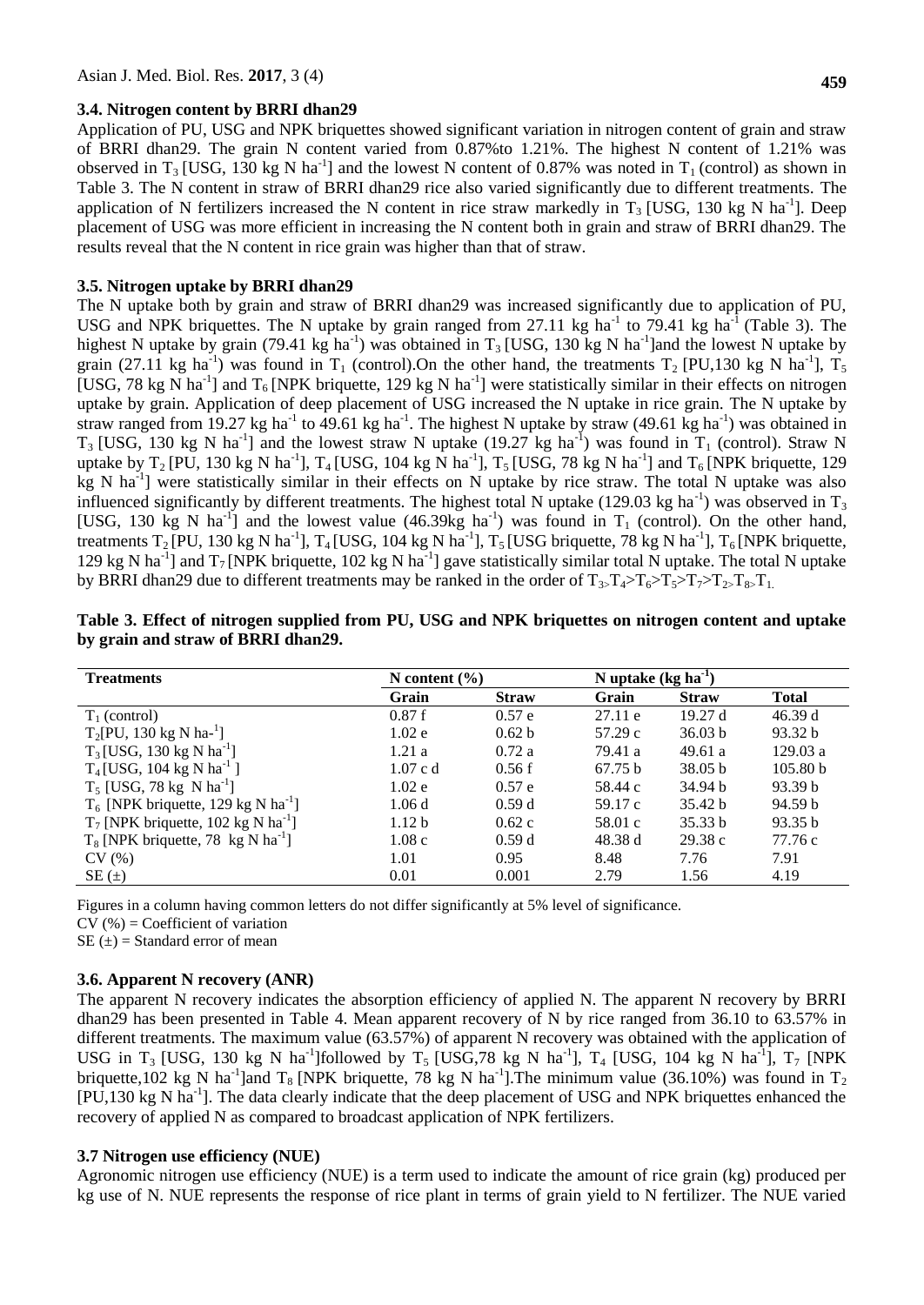from 17.24 to 33.46 among the treatments (Table 4). The highest value of NUE (33.46 kg grain increase per kg N applied) was obtained in T<sub>5</sub> [USG, 78 kg N ha<sup>-1</sup>] followed by T<sub>4</sub> (30.75 kg grain increase per kg N applied),  $T_3$  (26.67 kg grain increase per kg N applied),  $T_7$  (20.26 kg grain increase per kg N applied), and  $T_2$  (19.22 kg grain increase per kg N applied) and the lowest value was found in  $T_8$  (78 kg N ha<sup>-1</sup> from NPK). The data clearly indicate that the deep placement of USG and NPK briquettes enhanced the NUE as compared to broadcast application of prilled urea.

| Table 4. Effect of N supplied from PU, USG, and NPK briquettes on apparent N recovery (%) and N use |  |  |
|-----------------------------------------------------------------------------------------------------|--|--|
| efficiency (NUE) of BRRI dhan29.                                                                    |  |  |

| <b>Treatments</b>                                 | Apparent N recovery $(\% )$ | N use efficiency |  |
|---------------------------------------------------|-----------------------------|------------------|--|
| $T_1$ (control)                                   |                             |                  |  |
| $T_2[PU, 130 \text{ kg N} \text{ ha}^{-1}]$       | 36.10                       | 19.22            |  |
| $T_3$ [USG, 130 kg N ha <sup>-1</sup> ]           | 63.57                       | 26.67            |  |
| $T_4$ [USG, 104 kg N ha <sup>-1</sup> ]           | 57.13                       | 30.75            |  |
| $T_5$ [USG, 78 kg N ha <sup>-1</sup> ]            | 60.26                       | 33.46            |  |
| $T_6$ [NPK briquette, 129 kg N ha <sup>-1</sup> ] | 37.36                       | 19.22            |  |
| $T_7$ [NPK briquette, 102 kg N ha <sup>-1</sup> ] | 46.04                       | 20.26            |  |
| $T_8$ [NPK briquette, 78 kg N ha <sup>-1</sup> ]  | 40.22                       | 17.24            |  |

### **4. Conclusions**

The deep placement of N fertilizers has numerous benefits over broadcast application of PU. The overall results indicate that the highest grain yield obtained with the treatment  $T_3$  [USG, 130 kg N ha<sup>-1</sup>] was statistically similar to T<sub>4</sub> [USG, 104 kg N ha<sup>-1</sup>] with the value of 6292 kg ha<sup>-1</sup>. The highest N uptake by grain (79.41 kg ha<sup>-1</sup>) and apparent N recovery (63.57%) were also obtained with  $T_3$  [USG, 130 kg N ha<sup>-1</sup>]. But the highest value of NUE (33.46 kg grain increase per kg N applied) was obtained in  $T_5$  [USG, 78 kg N ha<sup>-1</sup>] followed by T<sub>4</sub> [USG, 104 kg N ha<sup>-1</sup>]. The deep placement of USG and NPK briquettes enhanced the recovery of applied N and N use efficiency in comparison with broadcast application of PU. As a consequence, the grain yield of BRRI dhan29 was increased to a significant extent. The treatment  $T_4$  demonstrated the highest marginal benefit-cost ratio (15.48) and the lowest MBCR was obtained in  $T_8$  Considering the above facts, the treatment  $T_4$  [USG, 104 kg N ha<sup>-1</sup>] can be recommended for profitable cultivation of boro rice, BRRI dhan29.

### **Conflict of interest**

None to declare.

### **References**

- Afroz H, 2013. Effect of prilled urea, urea super granule and NPK briquettes on field water properties, N use efficiency and yield of Boro rice. M.S. Thesis, Department of Soil Science, Bangladesh Agricultural University, Mymensingh.
- BBS (Bangladesh Bureau of Statistics), 2008a. Monthly Statistical Bulletin of Bangladesh. Statistics Div. Ministry of Planning, Govt. People's Repub. Bangladesh.
- BBS (Bangladesh Bureau of Statistics), 2011. Statistical Year Book of Bangladesh. Statistical Division, Ministry of Planning, Govt. People's Republic Bangladesh.
- Bhuiyan NI, MAM Miah and M Ishaque, 1998. Research on USG: Findings and Future Research Areas and Recommendation. Paper Presented at the National Workshop on Urea Super Granules Technology, held at BARC, Dhaka, Bangladesh, 25 June 1998.
- De Datta SK, MI Samson, WN Obcemea, JG Real and RJ Buresh, 1985. Direct measurement of ammonia and denitrification fluxes from urea applied to rice.
- Gomez KA and AA Gomez, 1984. Statistical Procedures for Agricultural Research. John Wilely and Sons. New York.
- Islam MS, F Rahman and ATMS Hossain, 2011. Effects of NPK Briquette on Rice (*Oryza sativa*) in tidal flooded ecosystem. The Agriculturists, 9: 37-43.
- Jahan N, 2014. Effect of prilled urea, urea super granule and poultry manure on field water properties and the growth and yield of transplant Aus BR21. M.S. Thesis, Department of Soil Science, Bangladesh Agricultural University, Mymensingh.